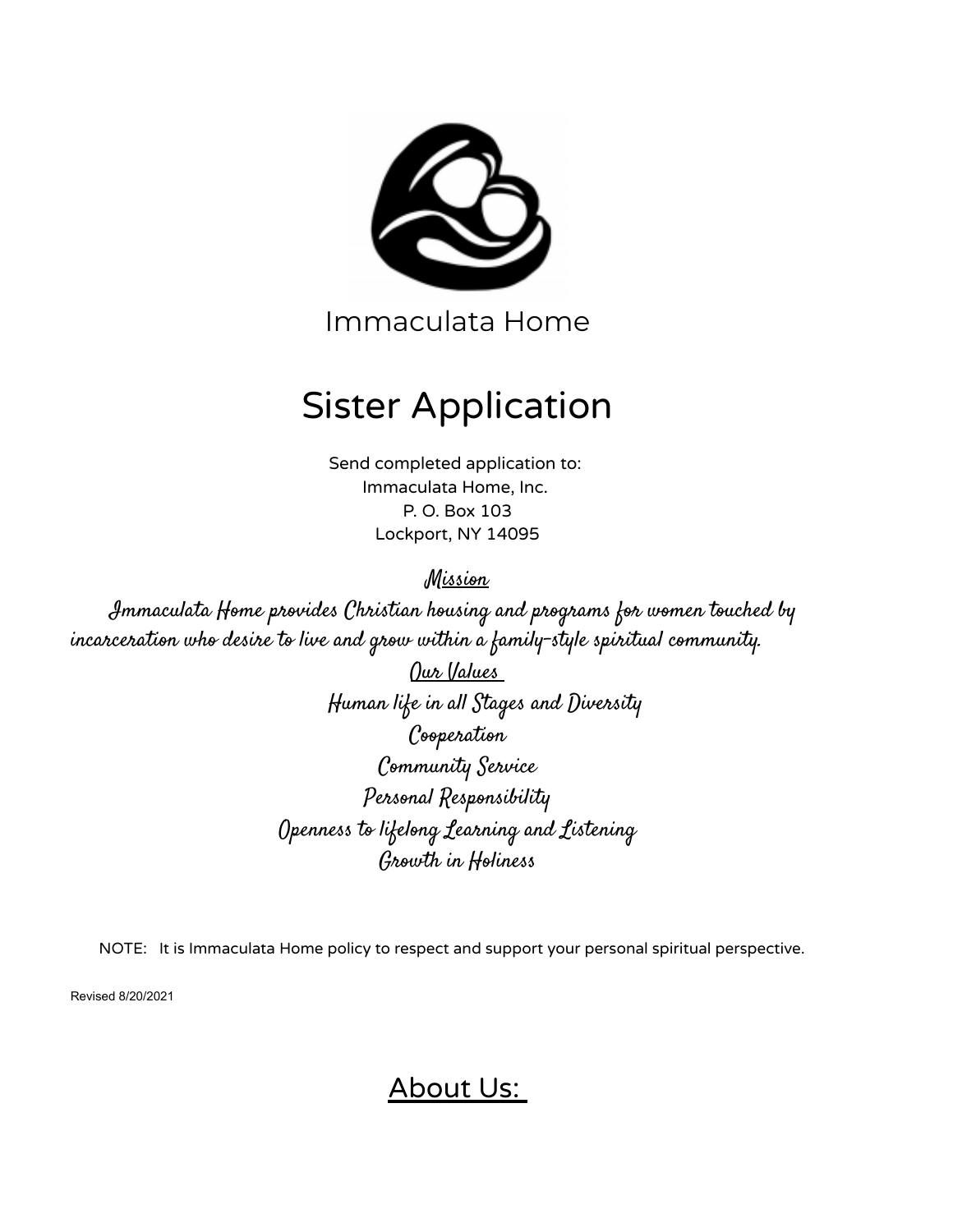Immaculata Home community has a particular spiritual component and mission. It is an ecumenical, diverse spiritual community founded upon Roman Catholic principles; however, all women without dependents are welcome to apply if they have a proven interest in growing in the spiritual life and are open to participating in our programs and to serve and enhance the local Lockport community.

Immaculata Home is in the small city of Lockport, NY, located walking distance from services, groups, church communities and several places of employment. The home is a beautiful converted 6 bedroom Victorian home in a nice neighborhood. It has laundry facilities, a shared kitchen, dining room, living room and library, chapel and large yard with gardens. Each resident has a bed, nightstand, dresser and closet space. There is an office on premise with case management assistance.

The home has three regular staff members: A Chaplain, A Program Director and a Resident Assistant. There are several other supportive volunteers that also assist and mentor.

Immaculata Home provides programs for the residents' healing and enrichment: Job Readiness and Conflict Resolution, Community Service (must give 3 hours per week if not employed), Walking the 12 Steps (only supplements outside AA/NA or other mandated groups), Healthy Cooking, Crafting, Gardening and Food Preservation (in season), Chapel Prayer and monthly Spiritual Direction. Occasionally, educational and spiritual field trips are offered.

Application to become part of our Immaculata Home Family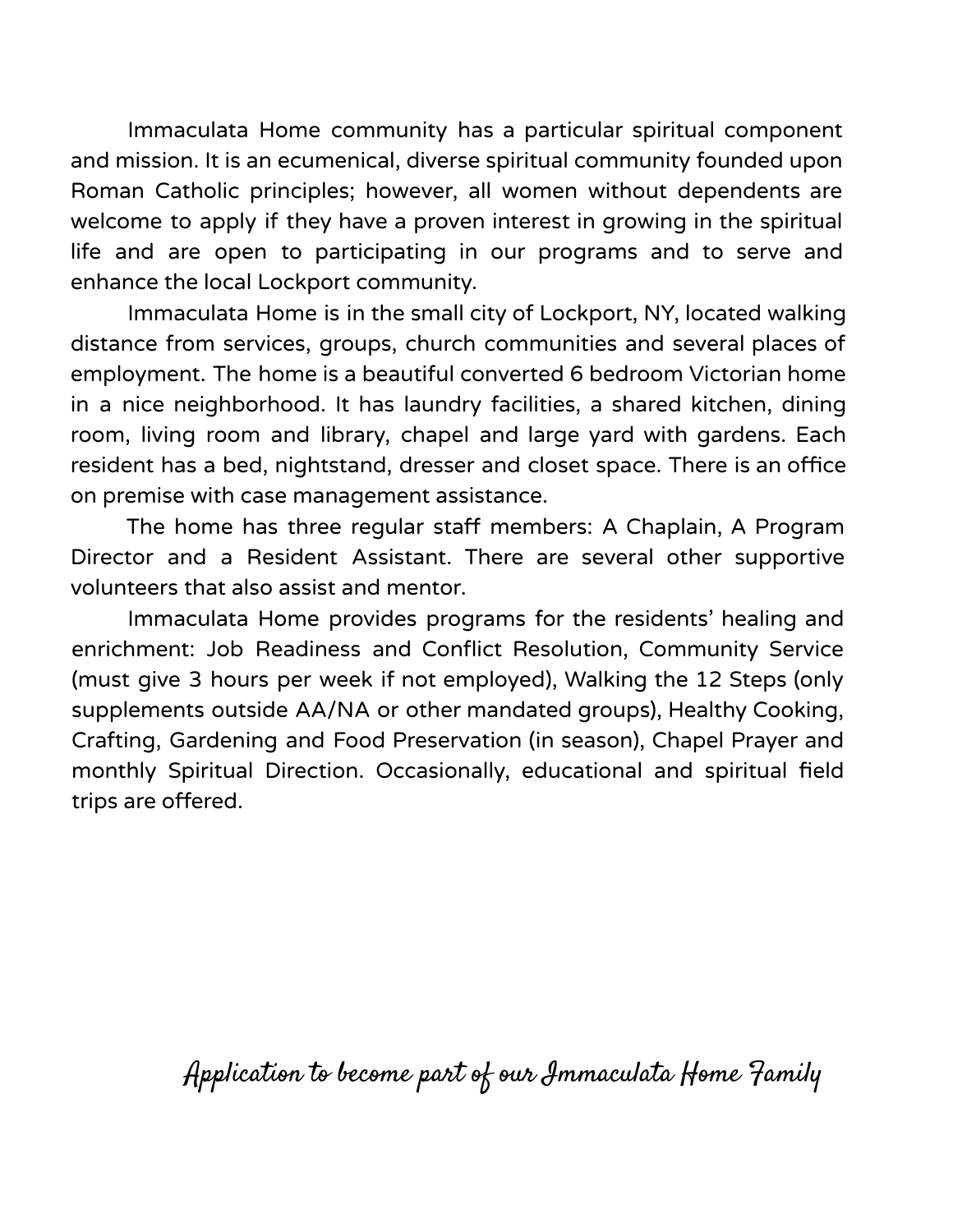## Basic Information

| Full Name (as<br>well as any<br>aliases)      |  |
|-----------------------------------------------|--|
| If applies: DIN #                             |  |
| Date of<br>Release/Housi<br>ng Need<br>begins |  |
| Current<br>Address/Facility                   |  |
| Telephone                                     |  |
| Social Security #                             |  |
| Date of Birth                                 |  |
| Last address:                                 |  |
| If applies: County<br>of Conviction           |  |
| List any arrests<br>or convictions            |  |

### Family & Close Friends (must be complete)

| 1. Emergency Contact    |               |
|-------------------------|---------------|
| Name:                   | 3. Name:      |
| Address:                | Address:      |
| Relationship:           | Relationship: |
| Telephone:              | Telephone:    |
| 2. Name:                | 4. Name:      |
| Address:                | Address:      |
| Relationship:           | Relationship: |
| Telephone:              | Telephone:    |
| Tell us about yourself: |               |
|                         |               |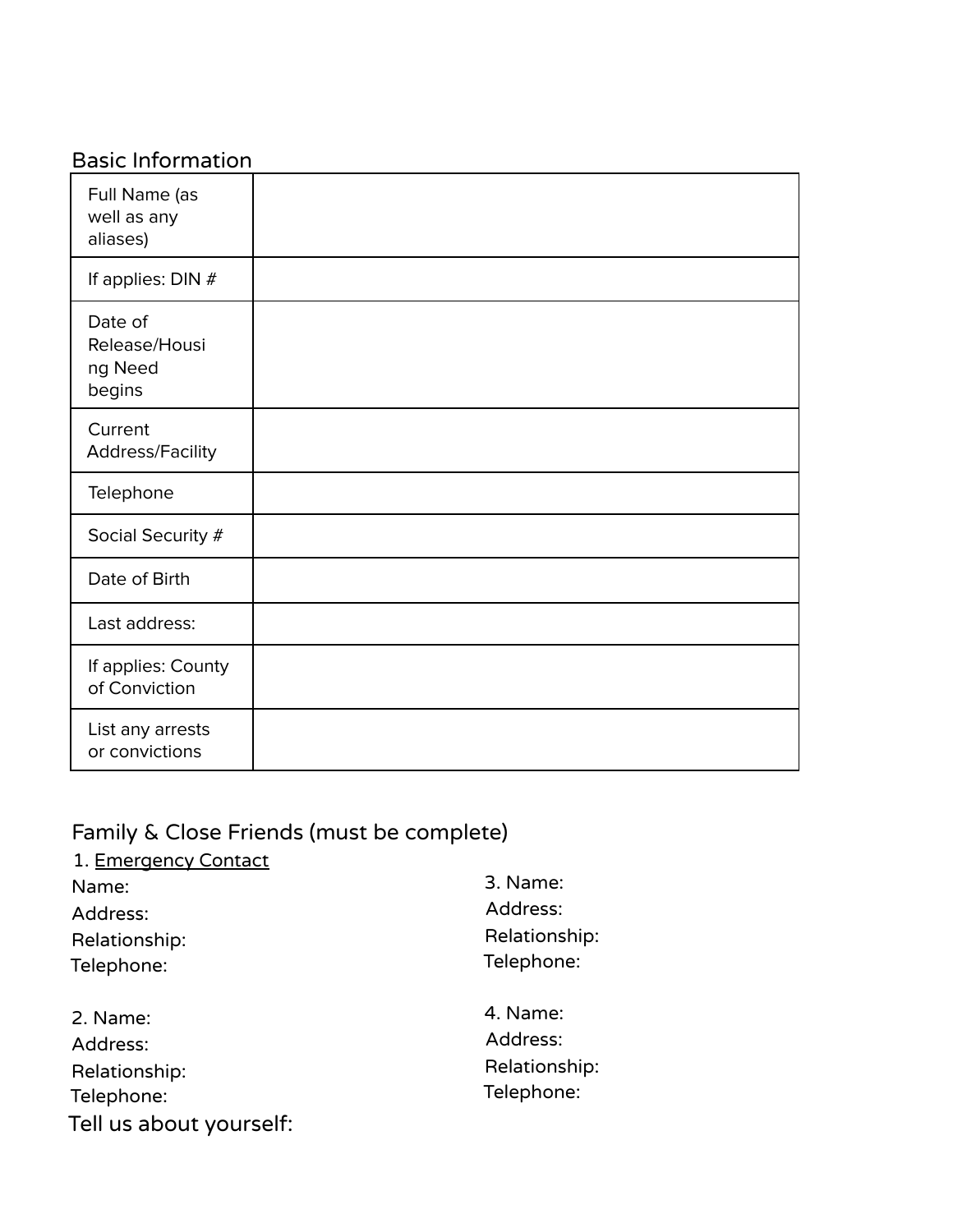What do you feel makes you a good fit for a spiritually-centered communal home?

How have you grown as a person because of your experience with incarceration?

Are you willing to complete at least 6 month stay at home, including participation in community service and home programs and activities? Yes No What are some concerns/fears you have? With independent living?

\_\_\_\_\_\_\_\_\_\_\_\_\_\_\_\_\_\_\_\_\_\_\_\_\_\_\_\_\_\_\_\_\_\_\_\_\_\_\_\_\_\_\_\_\_\_\_\_\_\_\_\_\_\_\_\_\_\_\_\_\_\_\_\_\_\_\_\_\_\_\_\_\_\_\_\_\_\_\_\_\_\_\_\_\_\_\_\_\_\_\_\_\_\_\_\_\_\_\_\_\_\_ \_\_\_\_\_\_\_\_\_\_\_\_\_\_\_\_\_\_\_\_\_\_\_\_\_\_\_\_\_\_\_\_\_\_\_\_\_\_\_\_\_\_\_\_\_\_\_\_\_\_\_\_\_\_\_\_\_\_\_\_\_\_\_\_\_\_\_\_\_\_\_\_\_\_\_\_\_\_\_\_\_\_\_\_\_\_\_\_\_\_\_\_\_\_\_\_\_\_\_\_\_\_

\_\_\_\_\_\_\_\_\_\_\_\_\_\_\_\_\_\_\_\_\_\_\_\_\_\_\_\_\_\_\_\_\_\_\_\_\_\_\_\_\_\_\_\_\_\_\_\_\_\_\_\_\_\_\_\_\_\_\_\_\_\_\_\_\_\_\_\_\_\_\_\_\_\_\_\_\_\_\_\_\_\_\_\_\_\_\_\_\_\_\_\_\_\_\_\_ Do

\_\_\_\_\_\_\_\_\_\_\_\_\_\_\_\_\_\_\_\_\_\_\_\_\_\_\_\_\_\_\_\_\_\_\_\_\_\_\_\_\_\_\_\_\_\_\_\_\_\_\_\_\_\_\_\_\_\_\_\_\_\_\_\_\_\_\_\_\_\_\_\_\_\_\_\_\_\_\_\_\_\_\_\_\_\_\_\_\_\_\_\_\_\_\_\_\_\_\_\_\_\_ \_\_\_\_\_\_\_\_\_\_\_\_\_\_\_\_\_\_\_\_\_\_\_\_\_\_\_\_\_\_\_\_\_\_\_\_\_\_\_\_\_\_\_\_\_\_\_\_\_\_\_\_\_\_\_\_\_\_\_\_\_\_\_\_\_\_\_\_\_\_\_\_\_\_\_\_\_\_\_\_\_\_\_\_\_\_\_\_\_\_\_\_\_\_\_\_\_\_\_\_\_\_ \_\_\_\_\_\_\_\_\_\_\_\_\_\_\_\_\_\_\_\_\_\_\_\_\_\_\_\_\_\_\_\_\_\_\_\_\_\_\_\_\_\_\_\_\_\_\_\_\_\_\_\_\_\_\_\_\_\_\_\_\_\_\_\_\_\_\_\_\_\_\_\_\_\_\_\_\_\_\_\_\_\_\_\_\_\_\_\_\_\_\_\_\_\_\_\_\_\_\_\_\_\_

\_\_\_\_\_\_\_\_\_\_\_\_\_\_\_\_\_\_\_\_\_\_\_\_\_\_\_\_\_\_\_\_\_\_\_\_\_\_\_\_\_\_\_\_\_\_\_\_\_\_\_\_\_\_\_\_\_\_\_\_\_\_\_\_\_\_\_\_\_\_\_\_\_\_\_\_\_\_\_\_\_\_\_\_\_\_\_\_\_\_\_\_\_\_\_\_\_\_\_\_\_\_ \_\_\_\_\_\_\_\_\_\_\_\_\_\_\_\_\_\_\_\_\_\_\_\_\_\_\_\_\_\_\_\_\_\_\_\_\_\_\_\_\_\_\_\_\_\_\_\_\_\_\_\_\_\_\_\_\_\_\_\_\_\_\_\_\_\_\_\_\_\_\_\_\_\_\_\_\_\_\_\_\_\_\_\_\_\_\_\_\_\_\_\_\_\_\_\_\_\_\_\_\_\_ \_\_\_\_\_\_\_\_\_\_\_\_\_\_\_\_\_\_\_\_\_\_\_\_\_\_\_\_\_\_\_\_\_\_\_\_\_\_\_\_\_\_\_\_\_\_\_\_\_\_\_\_\_\_\_\_\_\_\_\_\_\_\_\_\_\_\_\_\_\_\_\_\_\_\_\_\_\_\_\_\_\_\_\_\_\_\_\_\_\_\_\_\_\_\_\_\_\_\_\_\_\_

you have estranged children, adult or not in your custody? Are you seeking reconciliation? If so, list their names and ages:

\_\_\_\_\_\_\_\_\_\_\_\_\_\_\_\_\_\_\_\_\_\_\_\_\_\_\_\_\_\_\_\_\_\_\_\_\_\_\_\_\_\_\_\_\_\_\_\_\_\_\_\_\_\_\_\_\_\_\_\_\_\_\_\_\_\_\_\_\_\_\_\_\_\_\_\_\_\_\_ \_\_\_\_\_\_\_\_\_\_\_\_\_\_\_\_\_\_\_\_\_\_\_\_\_\_\_\_\_\_\_\_\_\_\_\_\_\_\_\_\_\_\_\_\_\_\_\_\_\_\_\_\_\_\_\_\_\_\_\_\_\_\_\_\_\_\_\_\_\_\_\_\_\_\_\_\_

Have you been threatened? By whom? Are you afraid this person will seek you out?

What addictive substances have you used (list all drugs including prescription use)? What is your most recent length of sobriety? Is this your longest length of sobriety?

\_\_\_\_\_\_\_\_\_\_\_\_\_\_\_\_\_\_\_\_\_\_\_\_\_\_\_\_\_\_\_\_\_\_\_\_\_\_\_\_\_\_\_\_\_\_\_\_\_\_\_\_\_\_\_\_\_\_\_\_\_\_\_\_\_\_\_\_\_\_\_\_\_\_\_\_\_\_\_ \_\_\_\_\_\_\_\_\_\_\_\_\_\_\_\_\_\_\_\_\_\_\_\_\_\_\_\_\_\_\_\_\_\_\_\_\_\_\_\_\_\_\_\_\_\_\_\_\_\_\_\_\_\_\_\_\_\_\_\_\_\_\_\_\_\_\_\_\_\_\_\_\_\_\_\_\_\_\_

\_\_\_\_\_\_\_\_\_\_\_\_\_\_\_\_\_\_\_\_\_\_\_\_\_\_\_\_\_\_\_\_\_\_\_\_\_\_\_\_\_\_\_\_\_\_\_\_\_\_\_\_\_\_\_\_\_\_\_\_\_\_\_\_\_\_\_\_\_\_\_\_\_\_\_\_\_\_\_

If you have used heroin, will you consent to taking an opiate blocker? Yes No What are some of your short term goals? Long-term goals?

\_\_\_\_\_\_\_\_\_\_\_\_\_\_\_\_\_\_\_\_\_\_\_\_\_\_\_\_\_\_\_\_\_\_\_\_\_\_\_\_\_\_\_\_\_\_\_\_\_\_\_\_\_\_\_\_\_\_\_\_\_\_\_\_\_\_\_\_\_\_\_\_\_\_\_\_\_\_\_ \_\_\_\_\_\_\_\_\_\_\_\_\_\_\_\_\_\_\_\_\_\_\_\_\_\_\_\_\_\_\_\_\_\_\_\_\_\_\_\_\_\_\_\_\_\_\_\_\_\_\_\_\_\_\_\_\_\_\_\_\_\_\_\_\_\_\_\_\_\_\_\_\_\_\_\_\_\_\_

Short:\_\_\_\_\_\_\_\_\_\_\_\_\_\_\_\_\_\_\_\_\_\_\_\_\_\_\_\_\_\_\_\_\_\_\_\_\_\_\_\_\_\_\_\_\_\_\_\_\_\_\_\_\_\_\_\_\_\_\_\_\_\_\_\_\_\_\_\_\_\_\_\_\_\_\_ Long:\_\_\_\_\_\_\_\_\_\_\_\_\_\_\_\_\_\_\_\_\_\_\_\_\_\_\_\_\_\_\_\_\_\_\_\_\_\_\_\_\_\_\_\_\_\_\_\_\_\_\_\_\_\_\_\_\_\_\_\_\_\_\_\_\_\_\_\_\_\_\_\_\_\_\_

OPTIONAL: If you are in need of items such as clothing, etc. Please provide which items you'd welcome as donation and the sizes you would need them in:

#### **Your application must include:**

- 1. Signed "Residential Policy Agreement"
- 2. Signed and Dated "Authorization to Release information" with **listed persons we may need to speak with concerning your health and case management.\*\*YOU must WRITE THESE IN\*\***
- 3. Application fee of \$50.00 (Can be waived if client is unable to pay. Will be refunded upon leaving if all **rules are followed.)**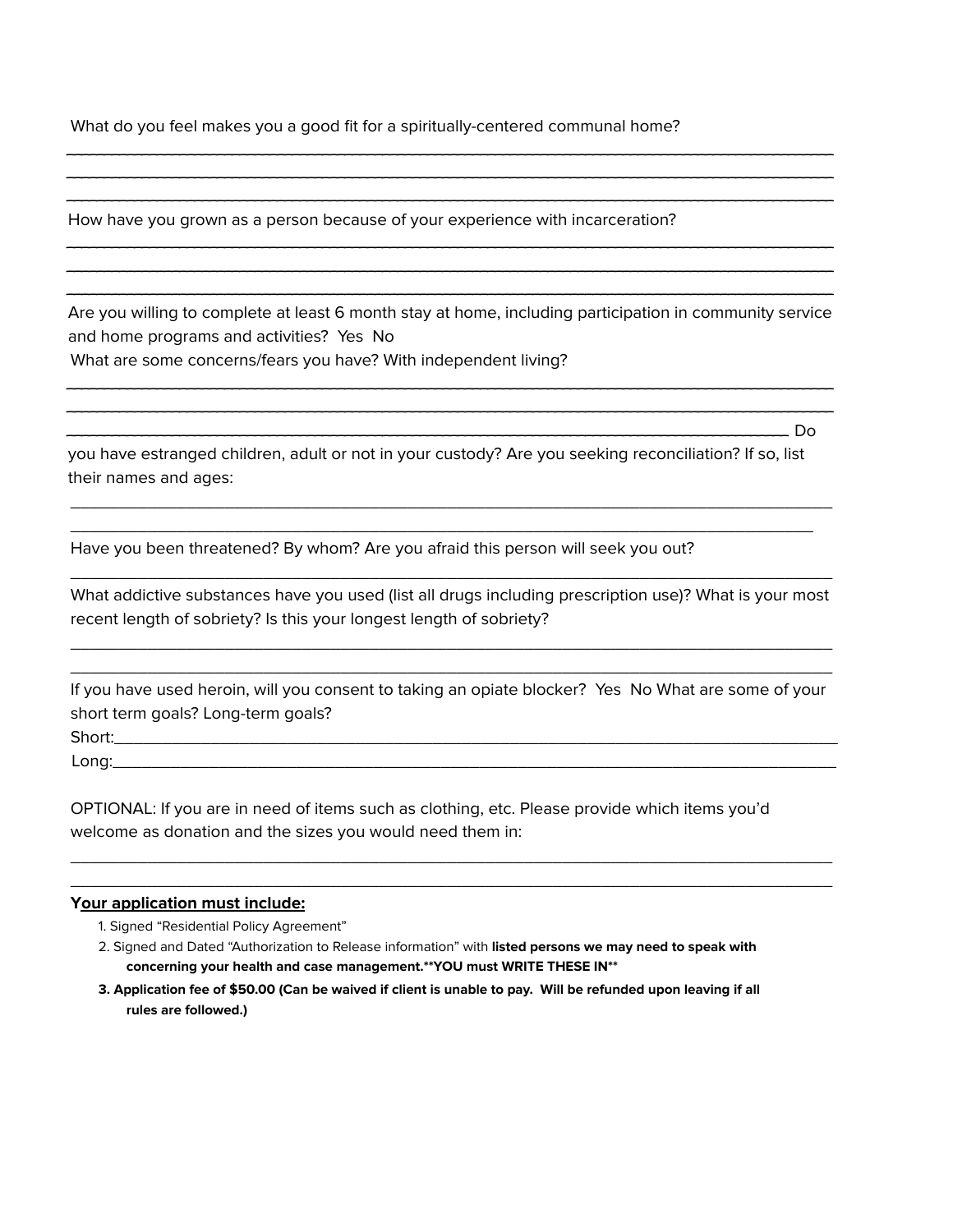## **Program Policy Agreement**

1. Program Participants at Immaculata Home will avoid dating

relationships to work on issues of independence and codependency. 2. All will participate in Immaculata Home programs and in a local spiritual community. Once employment is secured, attendance requirements will be evaluated based upon the priority of employment.

3. Curfew in the home is 7 pm for one month and 9 pm afterward; however,exceptions can be granted with written permission from the appropriate staff, for employment reasons, official Immaculata Home business, meetings, or community participation. Weekends away can be granted after one month of compliance.

4. All visitation takes place in downstairs public areas and only with written permission from appropriate staff. Family encouraged to visit.

5. Residents are responsible for home and outside property chores.

6. Room and property are to be kept orderly and clean, and all will be subject to search. Property limitations are imposed and followed.

8. Program fees are presently \$400, however may be changed with a 60 day verbal notice, or public notification on the bulletin board. Financial grants can be given to those who have no financial resources other than the Department of Social Services housing grant. Please speak with Chaplain Kesterson. Financial help is available.

9. Program Fees are due on the 1st and a late fee of \$25 will be added after 7 days.

10. Zero tolerance for lack of sobriety, engaging in illegal activity, threat of violence or touching anyone or speaking to anyone in an aggressive manner. (Using 'f---" or other fowl language is considered aggressive.) Random drug testing is required and cooperation is expected.

11. Program Participants in recovery will be required to participate and must sign a release with substance abuse counselors to confirm attendance and negative/positive drug tests.

12. Any additional rules established by the house staff will be followed. Any obstinate resistance to staff direction, divisive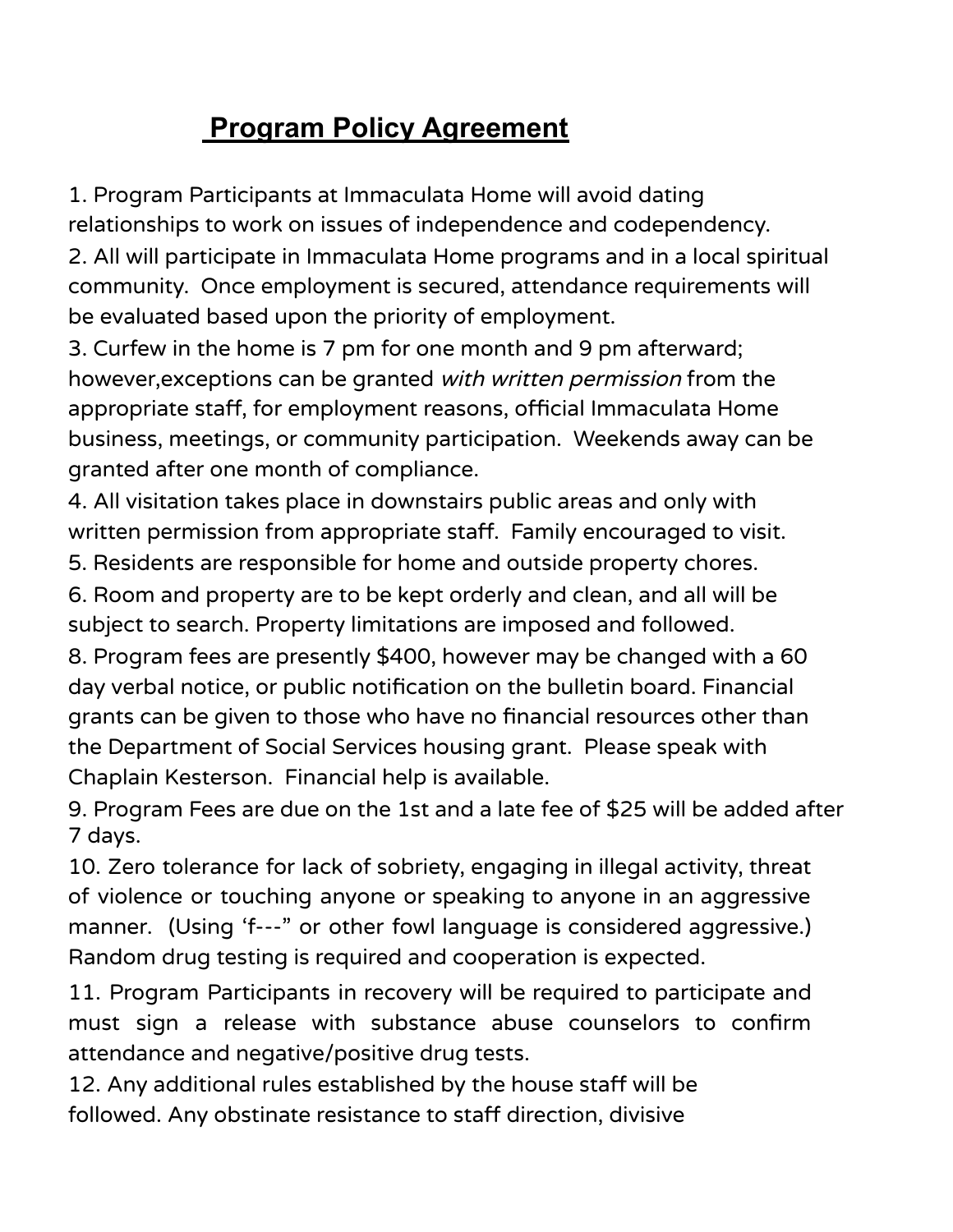instigation, conflict that keeps coming up once addressed, destruction of the peace and community in the home will be written up and after three disciplinary write-ups will result in being expelled from the program.

12.Immaculata Home does NOT create a tenancy with program participants. Your participation in our home is a month to month agreement that you are in a program, not a lease or rental agreement. This means that any lack of cooperation with the residency policy results in immediately being expelled from the program and home; however, Immaculata Home will do our best to place you at a homeless shelter if you cooperate with staff direction.

13. Before leaving, your room must be in the same condition it was when you arrived. If you do not comply with this direction, you will be charged \$200 cleaning fee and for any damage to property and the \$50 application fee will not be refunded.

I, \_\_\_\_\_\_\_\_\_\_\_\_\_\_\_\_\_\_\_\_\_\_\_\_\_\_\_(print name), have read the residential policy and I agree to follow all rules and to participate in Immaculata Home programs.

\_\_\_\_\_\_\_\_\_\_\_\_\_\_\_\_\_\_\_\_\_\_\_\_\_\_ signed \_\_\_\_\_\_\_\_\_\_\_\_\_\_\_\_\_\_ date Revised